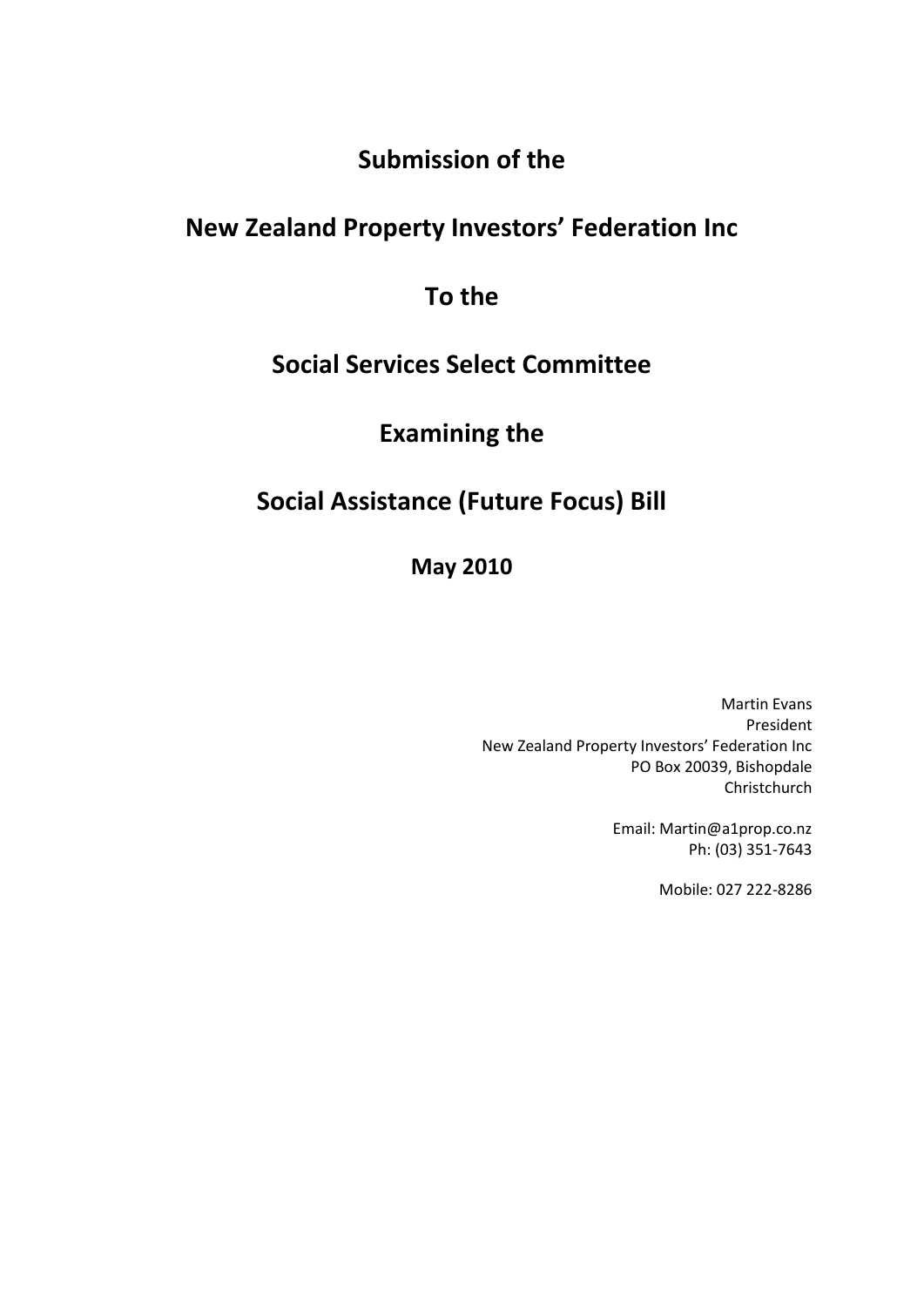#### **NEW ZEALAND PROPERTY INVESTORS' FEDERATION**

This submission has been prepared by the New Zealand Property Investors' Federation Inc (the Federation) in response to the select committee invitation to provide feedback on the Social Assistance (Future Focus) Bill.

Established in 1983, the Federation has twenty affiliated local associations situated throughout New Zealand. It is the national body representing the interests of over 7,000 property investors on all matters affecting rental-housing.

The Federation welcomes this opportunity to participate and comment on the draft legislation.

#### **INDUSTRY BACKGROUND**

To assist the Committee to understand the extent of the economic and social importance of the private rental industry in New Zealand and the implications of legislation affecting the sector, the following background points are offered.

What is the extent of the private rental industry?

- According to a recent survey<sup>1</sup> of property investors it was estimated that there are over 300,000 landlords in New Zealand. There are no corporate or institutional residential landlords.
- There are over 464,000 residential rental properties<sup>2</sup>, housing over 600,000 tenants. Private rental property owners have approximately 31 billion invested in rental property with a market value of around \$78 billion.
- Private landlords are the largest providers of rental accommodation in New Zealand.
- $\bullet$  81% of tenants rent from a private landlord or trust<sup>3</sup>.
- Median weekly rent for all accommodation is  $$310<sup>4</sup>$ . The amount spent on rent each week is \$66 million and annually this is \$3.4 billion.
- Assuming a 20% equity rate on a \$263,000<sup>5</sup> property, the amount spent on mortgage interest payments, at 8% interest, (\$16,830pa) is \$5.0 billion.
- Most property investors (57%) have been engaged in the business for 10 or more years<sup>6</sup>, which dispels the myth that people are investing in property to make a "quick buck". Instead, property investors are using their rental income business as a mechanism for saving for retirement and are professional and committed long-term service/accommodation providers.

<sup>1</sup> <sup>1</sup> ANZ NZPIF Annual Survey 2007

<sup>&</sup>lt;sup>2</sup> "Landlord group's code sets high standards" 5/9/08 NZ Herald

<sup>3</sup> Jo Goodhew MP, RTA Bill, First reading, Hansard 26/5/09

<sup>4</sup> Tenancy Bond Office Statistics, February 2010

<sup>&</sup>lt;sup>5</sup> The lower quartile figure from QV's Residential Property Sales Summary, September 2009

<sup>6</sup> ANZ NZPIF Annual Survey 2006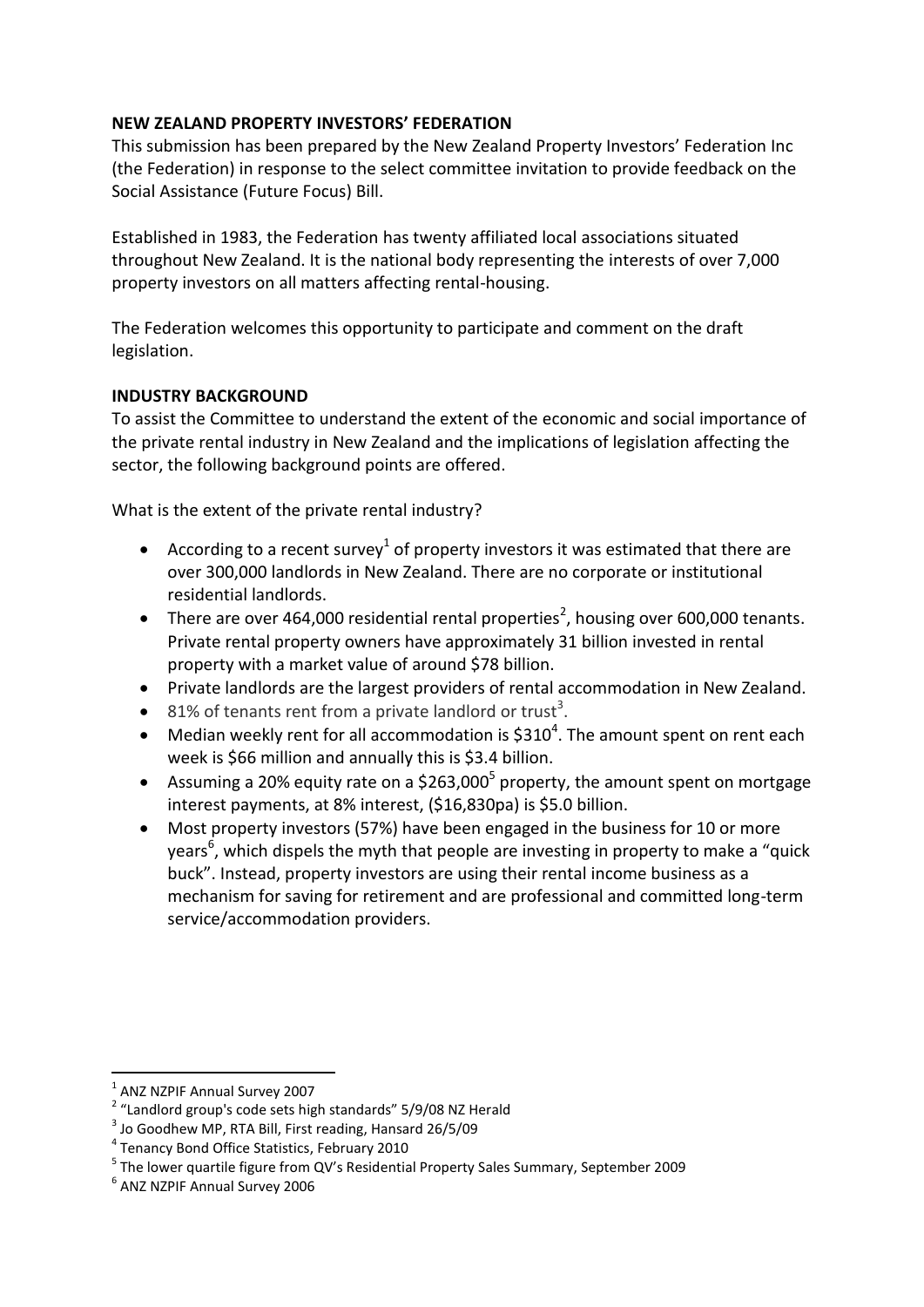### **Who rents?**

- Latest census information shows 366,000 New Zealand households pay rent, up from 272,000 in 1996 with an average tenancy of around a year-and-a-half, with the average just 16 months for those with private landlords<sup>1</sup>
- Renting in New Zealand is very low by OECD standards. In Canada 34.2% people rent, France 44%, The Netherlands 45%, Denmark 47%, Sweden 54% and Germany 55%<sup>8</sup>
- There is a growing demand for private rental market places and the number of people living in flats or apartments is likely to increase<sup>9</sup>
- Despite property price falls and reductions in interest rates, the cost of renting the NZ median priced home in May 2009 was \$9255 cheaper per year than the cost of owning the same property $10$

## **What does the private sector offer?**

- Private landlords provide rental accommodation to those seeking short or long-term housing options.
- Private rental housing owners are the most flexible and cost effective means of providing housing stock and accommodation to New Zealanders.

## **Is renting such a bad thing?**

Renting is increasing in popularity for a multitude of reasons including:

- Life style choice
- Increasing numbers of young people wanting to travel or study
- The idea of settling down has not appealed
- Burden of student loan debt
- Raising a mortgage and the risk of interest rate rises does not appeal
- Larger deposit requirements are a barrier
- Higher cost of renting over home ownership
- Flexibility to move quickly if required
- No responsibility for maintenance and repair issues

The private rental sector plays a very significant role housing New Zealanders and makes a huge contribution to the overall housing system, the economy, and downstream industries.

<sup>-</sup><sup>7</sup> Dept of Building & Housing Annual Report 06/07

<sup>8</sup> Sunday Star Times 23/3/08

<sup>&</sup>lt;sup>9</sup> The Economic Impact of Immigration on Housing in New Zealand 1991 to 2016 At a Glance Published: June 2008 – Economic Impacts of Immigration Working Paper Series (Reported in the NZ Herald 7/6/08)

<sup>&</sup>lt;sup>10</sup> Survey into the cost difference between owning a renting a home in New Zealand. Andrew King, May 2009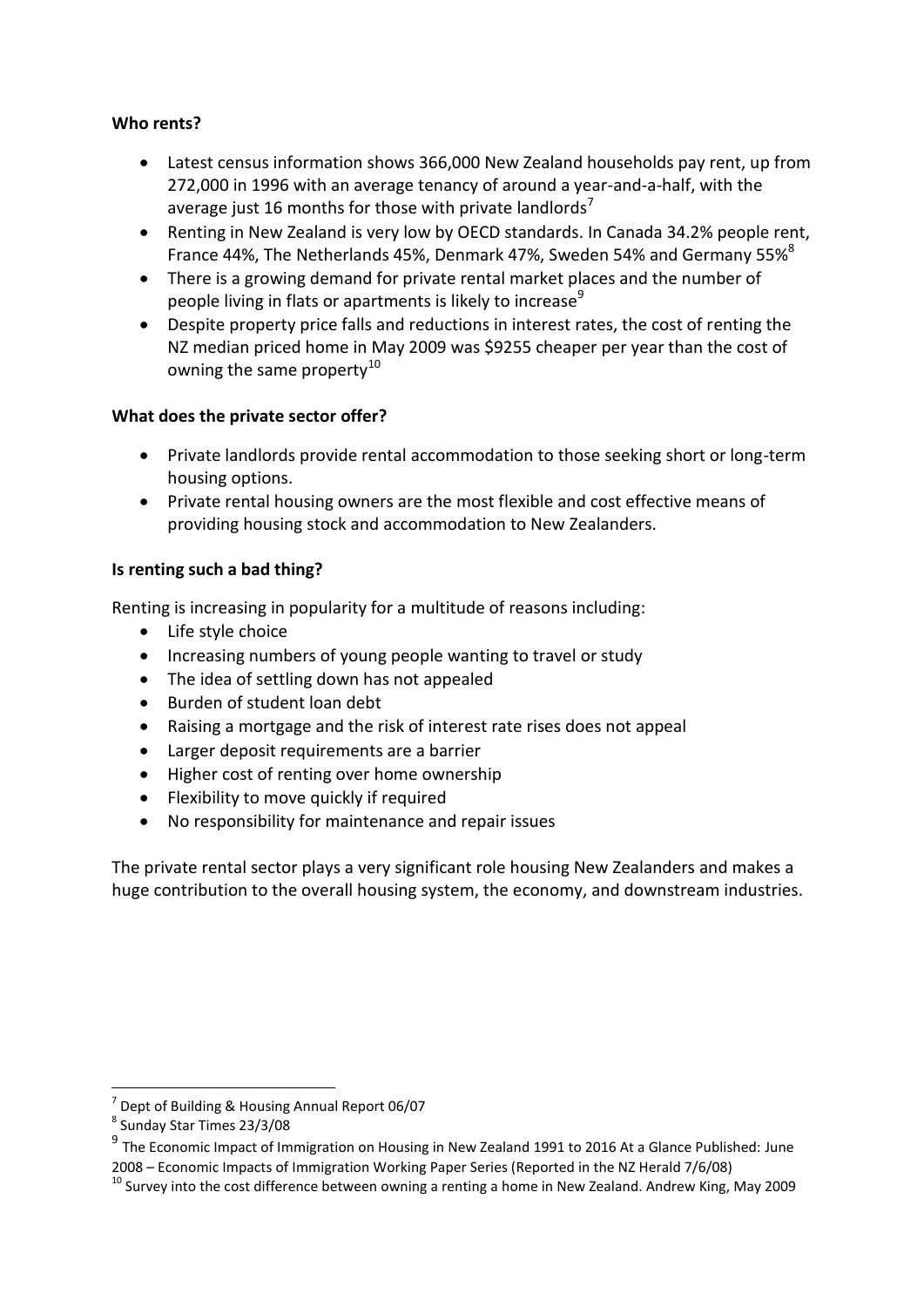#### **SUBMISSION**

The Social Assistance (Future Focus) Bill seeks to improve the way benefits are paid which in our view is a good firm step in the right direction and reinforces the view that welfare should generally be of a temporary nature and assistance, rather than a lifestyle choice.

As a body representing landlords we are in daily interaction with tenants providing an accommodation service to those who maybe in receipt of benefits from the State.

It is only reasonable that the benefit system assist those who are in need and equally there is an expectation that benefit monies that are provided by taxpayers and earmarked for housing purposes actually ends up with the relevant housing provider, be they the State or private landlords.

We consider the following non regulatory suggestion is within the scope of the Bill and consistent with the Prime Minister's view that the reforms are "focused on improving outcomes for beneficiaries". And: "...help(s) with the sustainability of the welfare system"<sup>11</sup>.

#### **Federation Suggestion – Redirection of Benefit**

The Federation would like to suggest to the Committee a non regulatory approach to assist tenants who are beneficiaries to have their rent paid directly to the landlord through direct debiting from Work and Income New Zealand (WINZ).

The Federation is acutely aware that there needs to be a secure and stable housing environment and the private rental market can, and does, play a major role in this.

Other than lifestyle choice, mobility and employment issues, tenant turnover (generally undesirable for all parties) mainly relates to rent default or damage to the landlord's property.

Failure to meet regular rent commitments, especially by tenants who are state beneficiaries, can be greatly mitigated if private sector landlords were able to access rent directly from Work and Income – just as Housing New Zealand does.

#### **What is the issue?**

-

Tenants who pay their rent in a timely fashion and act in a responsible manner can largely shape or determine stability issues in a tenancy.

It is noted that the biggest call on the Tenancy Tribunal is when there are breaches over non payment and rent arrears. Regrettably this jurisdiction is where many of the Federation's members unfortunately, and reluctantly, have to participate.

Statistics from the Tenancy Tribunal show that there are some 30,000 scheduled hearings annually and over 92% of the applications are from landlords. Seeking orders for unpaid rent is by far the largest occupier of the Tribunal's time.

 $11$  Prime Minister's speech notes on benefit reform, 23/3/10

http://www.beehive.govt.nz/speech/prime+minister039s+speech+notes+benefit+reform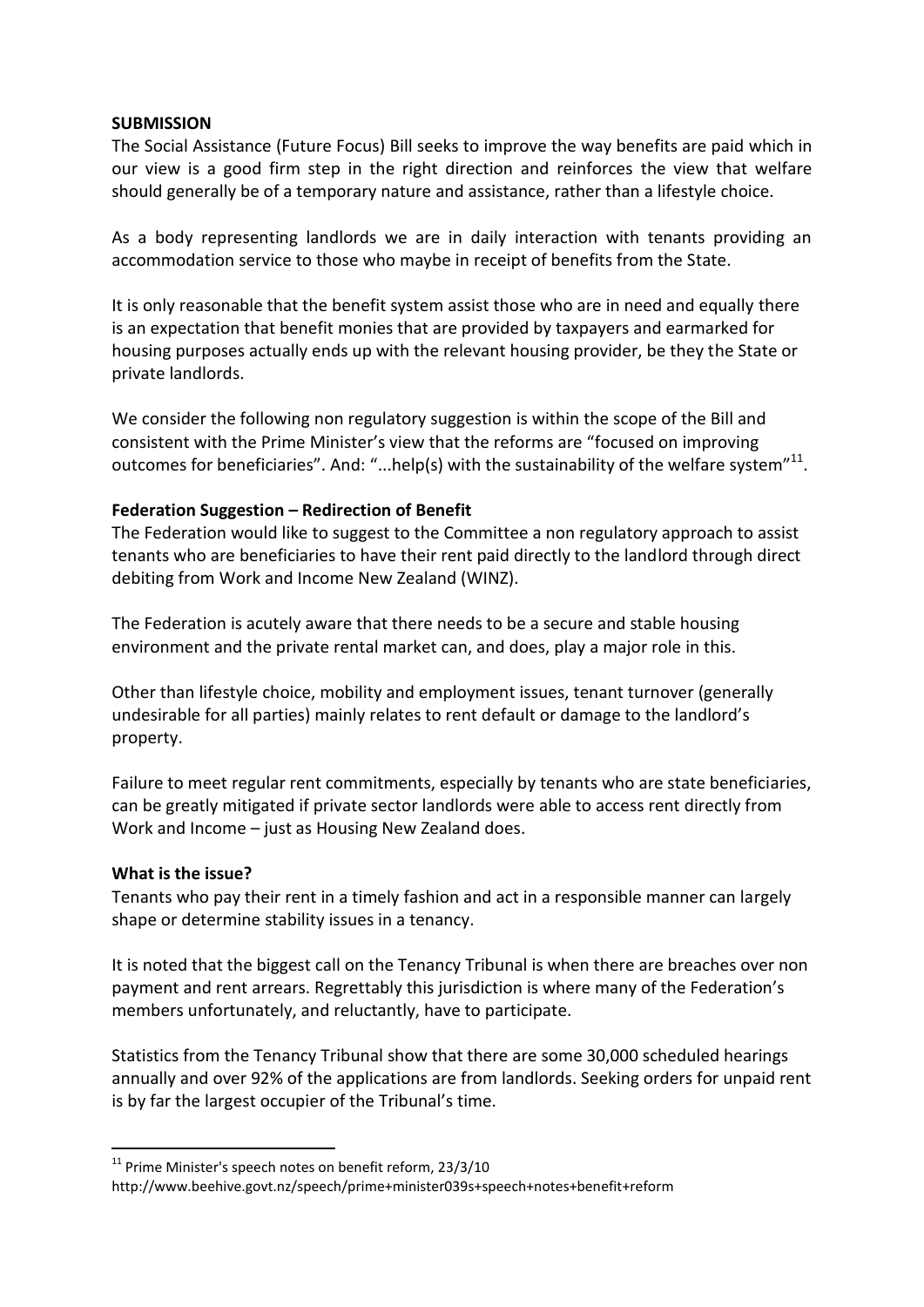### **What could the Government do about it?**

We consider that a non regulatory adjustment to Work and Income procedures could include the targeted redirection of benefits.

Redirection of benefits do occur on a regular basis including WINZ redirected benefits for payment of rent to Housing New Zealand Corporation however, not to private landlords unless there is "good cause". Moreover, there is much variability in the system and nationwide due to different frontline staff interpretations. It would be helpful if there were a flexible and consistent departmental policy and practice throughout New Zealand to approve automatic redirection of benefits for rent, if voluntarily agreed to and requested by the beneficiary.

## **How much difference could it make?**

Redirection of benefits to pay rent has many immediate advantages including:

- Alleviating budgeting problems many beneficiaries face when paying rent
- Ensuring more stable tenancies
- Giving private sector landlords more confidence to rent to beneficiary tenants if rent arrears risks could be mitigated
- Encouraging more private sector landlords to enter into longer tenancy agreements for those who want them
- Reducing the incidence of Tenancy Tribunal applications for rent arrears cases
- Reducing tenants' bank fees
- Reducing discrimination against beneficiaries
- Protecting the vulnerable party in a marriage or de facto relationship who does not have control of the finances
- $\bullet$  Minimising the abuse of the welfare system<sup>12</sup> and ensuring assistance for rent, i.e. advances on the benefit and the accommodation supplement, if they get it, not unreasonably and actually goes to paying rent

### **In summary**

The Federation sees the direct debiting of rent monies through WINZ to private sector landlords as an effective method of dealing with the biggest problem beneficiary tenants, rental property owners and the Tenancy Tribunal face. Although this process is automatically available for Housing New Zealand it is not flexible enough or generally available for private sector landlords. Although it appears direct debiting of rent monies does occur in some cases, current provisions require there to be "good cause" for redirection of benefit.

Tenants, budgeting services and the Ministry of Social Development generally support redirection of benefit.

Finally, the Federation would welcome an opportunity to further discuss with the Committee any aspect of our submission.

<sup>1</sup>  $12$  "Landlords fume over WINZ assistance for fraud accused",  $14/2/10$  Sunday Star Times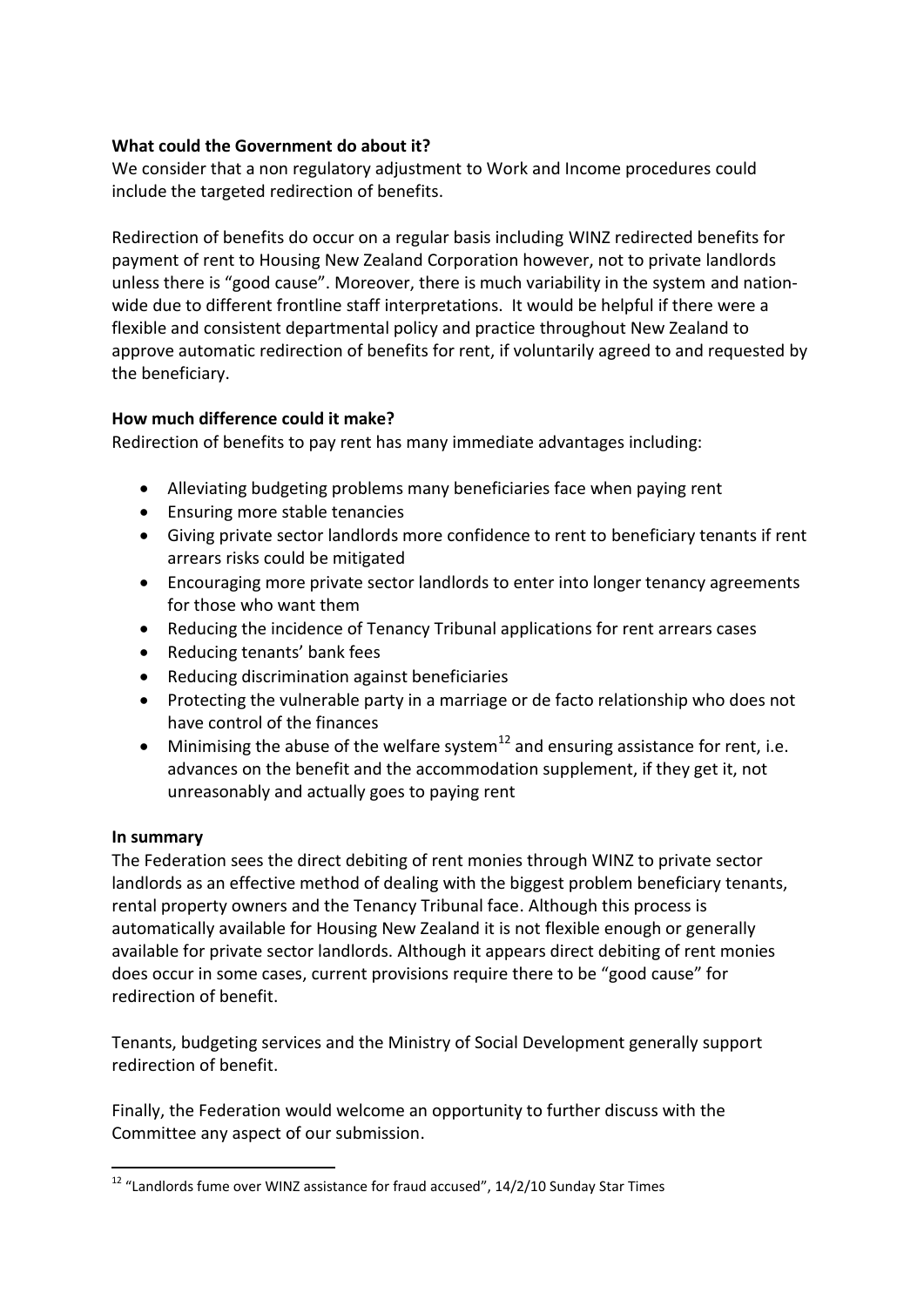Yours sincerely

**Martin Evans President**